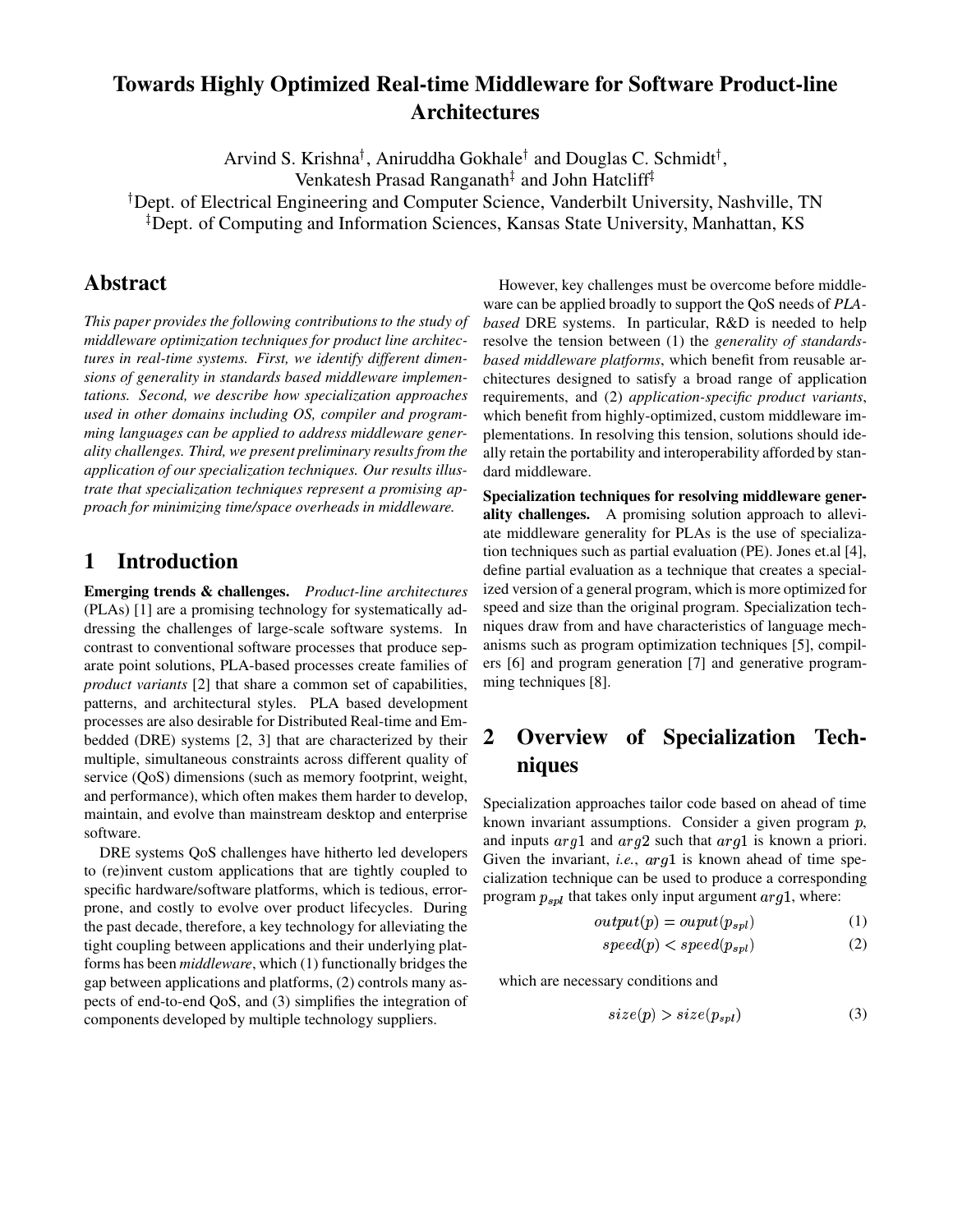is a desirable condition. Specialization techniques simultaneously combine characteristics of: (1) **program optimizer**, by producing a specialized program, which has the same behavior as the original version, but takes lesser steps, (2) **compiler**, by using techniques like constant propagation (replacing  $arg1$  with the constant value), and (3) **program generator**, by generating the optimized version of the program, either source or object code directly.

#### **2.1 Specialization Example**

In this section we show a concrete example of program specialization technique based on the C++ Standard Template Library (STL) that provides a set of containers (Abstract Data Types) and algorithms that can be used for PE. The code snippet below illustrates how template meta programming techniques can be used as a mechanism for partial evaluation.

 $t$ **emplate** $\lt$ **int**  $X$ 

```
struct fibo_num {
```

```
static const num = fibo num\langle X-1\rangle::num + 3
  fibo_num\langle X-2\rangle::num ;
```

```
,
```

```
t emplat e '
struct fibo_num<0> {
  static const num = 1; /* 0th number */,
t emplat e '
struct fibo num < 1 > {
  static const num = 1; /* 1 st number */,
t emplat e '
struct fibo_num <2> {
```
**static const** num = 1;  $/*$  2 nd number  $*/$ ,

The code above computes the  $n^{th}$  fibonacci number. However, this computation is done at compile time using PE as follows. Consider the following statement:

**const** int fibo  $10 =$  fibo num <  $10$  > ::num;

To evaluate fibo 10, a C++ compiler recursively instantiates templates fibo\_num <9...1 > to compute the  $10^{th}$  number. Thus all occurrences of fibo 10 are substituted with the value directly thereby improving program space and speed.

#### **2.2 Specialization Mechanisms Applied to Different Domains**

Specialization mechanisms have been applied to different domains including scientific applications, functional programming, operating systems and database systems. In computer graphics for example, ray tracing algorithms compute information on how light rays traverse a scene based on different origination. Specialization of these algorithms [9] for a given scene have yielded better performance rather than general purpose approaches. Similarly in databases [10], general purpose queries have been transformed into specific programs optimized for a given input. Similarly, training neural networks [11] for a given scenario has improved its performance.

The earliest of the efforts in Synthesis Kernel [12] pioneered the idea of generating custom system calls for specific situations. The motivation was to collapse layers and to eliminate unnecessary procedure calls. Others have extended this approach to use incremental specialization techniques. For example in their work [13], Pu et al., have identified several invariants for a operating system read call for HP UX platform. Based on these invariants, code is synthesized to adapt to different situations. Once the invariants fail, either re-plugging code is used to adapt to a different invariant or default unoptimized code is used.

### **3 Specializing Middleware Implementations**

Traditional specialization techniques have been used to optimize applications in function/logic programming. There does not exist any partial evaluation tool for object oriented programming languages such as C++ or Java. Other program specialization techniques are commonly used in optimizing compilers. Middleware displays several characteristics amenable to specialization such as (1) ability to run on different platforms, (2) multitude of configuration options and (3) design for flexibility and generality. Using a similar approach as an optimizing compiler, specialization may be used to produce leaner and meaner middleware implementations more tailored to the operating context

This section presents sources and methods of applying specialization techniques to middleware. The description for each of the specialization techniques are structured as follows: We first describe the motivation and opportunity for specialization, then at a high level illustrate how the specialization can be carried out. Finally, we show preliminary empirical results from our specialization application on the TAO [14] open-source C++ CORBA middleware that is widely used in production DRE systems (www.dre.vanderbilt.edu/ users.html).

### **3.1 Opportunities for Middleware Specialization**

To improve performance and footprint for different applications, middleware implementations incorporate several horizontal (general purpose) optimizations such as predictable and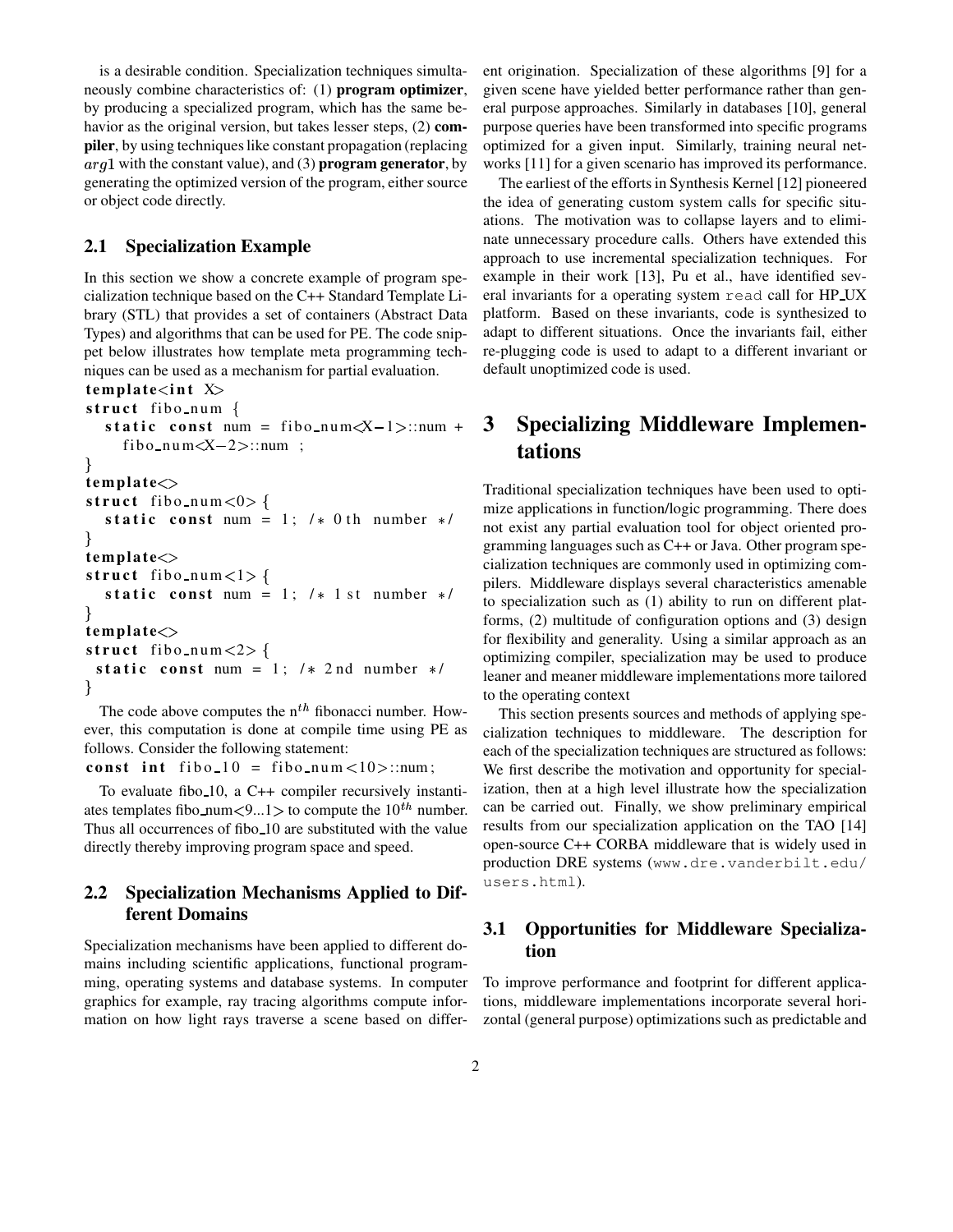scalable (1) request demultiplexing techniques, that ensure  $O(1)$  look up time [15] and collocation optimization, which bypasses the network when client and server reside in the same address space. However, these optimizations are still generic, for example redundant checks for remoting are performed to accommodate for generality, *i.e.*, capability to communicate over the wire as well. In the remainder of this section, we describe different dimensions of middleware specializations that we are working on to improve middleware QoS above and beyond existing general-purpose optimizations.

**Specialization for target location.** The collocation optimization in middleware bypass the network completely when both the client and server objects are collocated. However, in this situation, middleware is also general purpose, *i.e.*, it still can send and request remote CORBA requests. Similarly, an object may be a "sink", *i.e.*, only receive events and updates from other sources but never send out any events itself. General purpose middleware works in both cases, however, considerable footprint and performance improvements can be obtained by eliminating unnecessary checks and code within the middleware.

For example, in the special collocation case where there is no remoting, *i.e.*, there is no need to make remote calls and the code required to make remote connections (connection handling code) can be eliminated; same case for sink components. Further, in the collocated case, as all calls are known a priori to be on the same node, checks to see if a call is remote or local can also be eliminated. These checks span multiple layers within the middleware, including message invocation classes in the I/O layer and object proxies in the ORB core layers.

**Extrapolate rather than send.** HTTP caching works by storing web pages in a local machine and servicing requests to the remote page from the local cache. After a given time, the web page expires and a remote request is sent. A CORBA client/server performance can be improved via caching. For example, before sending a request to the server, a client can check to see if it has a previous response which is still valid. This eliminates a roundtrip overhead. Some middleware implementations, including ACE+TAO support a mechanism called Smart Proxies [16] which enable extrapolation rather than sending a request to the server.

**Specialize middleware framework implementations.** Middleware is often developed as a set of frameworks that can be extended and configured with alternative implementations of key components, such as different types of transport protocols (*e.g.*, TCP/IP, VME, or shared memory), event demultiplexing mechanisms (*e.g.*, reactive-, proactive-, or thread-based), request demultiplexing strategies (*e.g.*, dynamic hashing, perfect hashing, or active demuxing), and concurrency models (*e.g.*, thread-per-connection, thread pool, or thread-pre-request). However, most applications only use a subset of the different features provided by the

middleware framework. For example, certain applications use only the TCP/IP protocol for communication or use the thread-per-connection concurrency strategy. In this situation, the frameworks can be specialized to eliminate dynamic dispatching overheads based on the type of concrete component used by the application that is know a priori.

**Specialize deployment platform characteristics** Another key dimension of generality stems from the deployment platforms on which middleware and PLA applications are hosted. Examples of this deployment platform generality include different OS-specific system calls, compiler flags and optimizations, and hardware instruction sets. Every OS, compiler, and hardware platform provide different configuration settings that perform differently and can be tuned to minimize the time/ space overhead of middleware and applications. For example, sendfile() optimizations available on certain platforms, such as Linux can be used to avoid data copies between middleware and kernel buffers thereby minimizing end-to-end latencies for application using the middleware.

#### **3.2 Preliminary Results**

In this section we present preliminary empirical results for target object location specialization discussed in Section 3.1. This specialization targets collocated components that do not require remoting capabilities. In this case, remoting checks along the request/response processing path within the middleware can be eliminated. This specialization is applied above and beyond the standard collocation optimization supported in a Real-time CORBA implementation and completely eliminates remoting tests (the generality) in the collocation optimization. The specialization is compatible with the CORBA specification since no changes are made to the CORBA interfaces.

Figure 1 shows the footprint and throughput improvements accrued by the target object location specialization. As shown in the figure, footprint for a collocated application improves by  $\sim$ 40 kiloBytes, which is a 12% improvement over the general-purpose TAO implementation. This specialization also removes redundant tests along the critical path, which improves end-to-end throughput by  $\sim 7\%$  over the generalpurpose collocation optimization implemented by TAO. These results show how eliminating redundant remoting functionality can improve size and performance of general-purpose middleware.

## **4 Concluding Remarks & Future Work**

Traditional program specialization techniques such as partial evaluation have been used to specialize a given program based